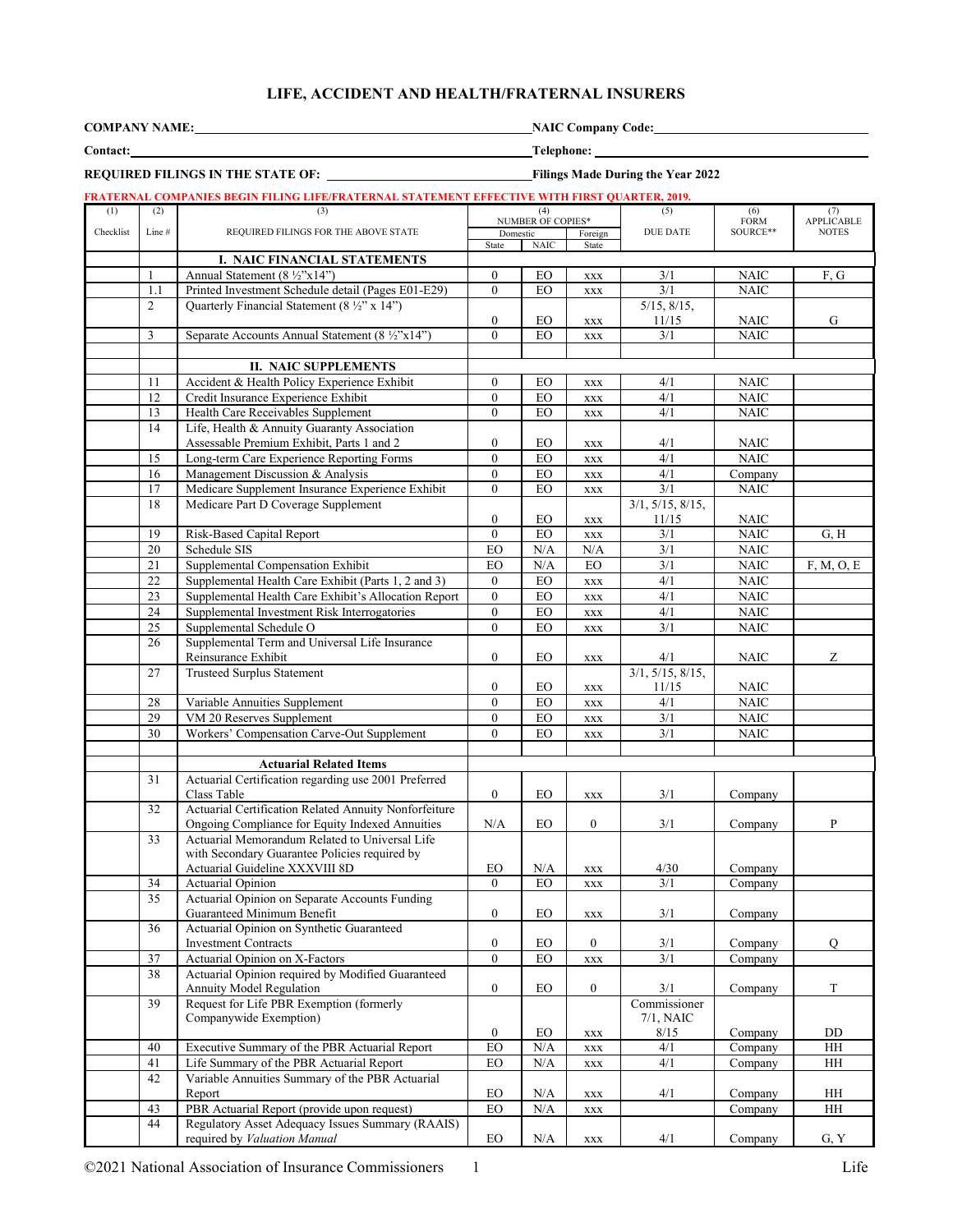| (1)       | (2)   | (3)                                                                       |                   | (4)                      |                  | (5)              | (6)                            | (7)                         |
|-----------|-------|---------------------------------------------------------------------------|-------------------|--------------------------|------------------|------------------|--------------------------------|-----------------------------|
| Checklist |       |                                                                           |                   | <b>NUMBER OF COPIES*</b> |                  | <b>DUE DATE</b>  | FORM<br>SOURCE**               | <b>APPLICABLE</b>           |
|           | Line# | REQUIRED FILINGS FOR THE ABOVE STATE                                      | Domestic<br>State | <b>NAIC</b>              | Foreign<br>State |                  |                                | <b>NOTES</b>                |
|           | 45    | Reasonableness & Consistency of Assumptions                               |                   |                          |                  | 3/1, 5/15, 8/15, |                                |                             |
|           |       | Certification required by Actuarial Guideline XXXV                        | $\boldsymbol{0}$  | EO                       | <b>XXX</b>       | 11/15            | Company                        |                             |
|           | 46    | Reasonableness of Assumptions Certification required                      |                   |                          |                  | 3/1, 5/15, 8/15, |                                |                             |
|           |       | by Actuarial Guideline XXXV                                               | $\mathbf{0}$      | <b>EO</b>                | $\mathbf{XXX}$   | 11/15            | Company                        |                             |
|           | 47    | Reasonableness & Consistency of Assumptions                               |                   |                          |                  |                  |                                |                             |
|           |       | Certification required by Actuarial Guideline XXXVI                       |                   |                          |                  | 3/1, 5/15, 8/15, |                                |                             |
|           |       | (Updated Average Market Value)                                            | $\boldsymbol{0}$  | EO                       |                  | 11/15            |                                |                             |
|           | 48    | Reasonableness & Consistency of Assumptions                               |                   |                          | <b>XXX</b>       |                  | Company                        |                             |
|           |       |                                                                           |                   |                          |                  |                  |                                |                             |
|           |       | Certification required by Actuarial Guideline XXXVI                       |                   |                          |                  | 3/1, 5/15, 8/15, |                                |                             |
|           |       | (Updated Market Value)                                                    | $\boldsymbol{0}$  | EO                       | $\mathbf{XXX}$   | 11/15            | Company                        |                             |
|           | 49    | Reasonableness of Assumptions Certification for                           |                   |                          |                  |                  |                                |                             |
|           |       | Implied Guaranteed Rate Method required by                                |                   |                          |                  | 3/1, 5/15, 8/15, |                                |                             |
|           |       | Actuarial Guideline XXXVI                                                 | $\boldsymbol{0}$  | EO                       | <b>XXX</b>       | 11/15            | Company                        |                             |
|           | 50    | RBC Certification required under C-3 Phase I                              | $\mathbf{0}$      | EO                       | <b>XXX</b>       | 3/1              | Company                        |                             |
|           | 51    | RBC Certification required under C-3 Phase II                             | $\mathbf{0}$      | EO                       | <b>XXX</b>       | 3/1              | Company                        |                             |
|           | 52    | Statement on non-guaranteed elements - Exhibit 5 Int.                     |                   |                          |                  |                  |                                |                             |
|           |       | #3                                                                        | $\boldsymbol{0}$  | EO                       | <b>XXX</b>       | 3/1              | Company                        |                             |
|           | 53    | Statement on par/non-par policies - Exhibit 5 Int. 1&2                    | $\theta$          | EO                       | <b>XXX</b>       | 3/1              | Company                        |                             |
|           | 54    | Statement of Actuarial Opinion for Interest Indexed                       |                   |                          |                  |                  |                                |                             |
|           |       | Universal Life                                                            | EO                | N/A                      | XXX              | 3/1              | Company                        | S                           |
|           | 55    | Actuarial Memorandum Supporting Actuarial                                 |                   |                          |                  |                  |                                |                             |
|           |       | Guideline 51 Testing and 2020 year-end Guidance                           | EO                | N/A                      | <b>XXX</b>       | 4/1              | Company                        | GG                          |
|           |       |                                                                           |                   |                          |                  |                  |                                |                             |
|           |       | III. ELECTRONIC FILING REQUIREMENTS                                       |                   |                          |                  |                  |                                |                             |
|           | 61    | <b>Annual Statement Electronic Filing</b>                                 | $\boldsymbol{0}$  | EO                       | <b>XXX</b>       | 3/1              | <b>NAIC</b>                    |                             |
|           | 62    | March .PDF Filing                                                         | $\mathbf{0}$      | EO                       | <b>XXX</b>       | 3/1              | <b>NAIC</b>                    |                             |
|           | 63    | Risk-Based Capital Electronic Filing                                      | $\mathbf{0}$      | EO                       | N/A              | 3/1              | <b>NAIC</b>                    |                             |
|           | 64    | Risk-Based Capital .PDF Filing                                            | $\mathbf{0}$      | EO                       | N/A              | 3/1              | <b>NAIC</b>                    |                             |
|           |       |                                                                           |                   |                          |                  |                  |                                |                             |
|           | 65    | Separate Accounts Electronic Filing                                       | $\mathbf{0}$      | EO                       | <b>XXX</b>       | 3/1              | <b>NAIC</b>                    |                             |
|           | 66    | Separate Accounts .PDF Filing                                             | $\mathbf{0}$      | EO                       | <b>XXX</b>       | 3/1              | $\rm NAIC$                     |                             |
|           | 67    | Supplemental Electronic Filing                                            | $\mathbf{0}$      | EO                       | $\mathbf{XXX}$   | $\overline{4/1}$ | <b>NAIC</b>                    |                             |
|           | 68    | Supplemental .PDF Filing                                                  | $\mathbf{0}$      | EO                       | <b>XXX</b>       | 4/1              | <b>NAIC</b>                    |                             |
|           | 69    | Quarterly Statement Electronic Filing                                     |                   |                          |                  | 5/15, 8/15,      |                                |                             |
|           |       |                                                                           | $\mathbf{0}$      | EO                       | <b>XXX</b>       | 11/15            | NAIC                           |                             |
|           | 70    | Quarterly .PDF Filing                                                     |                   |                          |                  | 5/15, 8/15,      |                                |                             |
|           |       |                                                                           | $\boldsymbol{0}$  | EO                       | <b>XXX</b>       | 11/15            | <b>NAIC</b>                    |                             |
|           | 71    | June .PDF Filing                                                          | $\mathbf{0}$      | EO                       | <b>XXX</b>       | 6/1              | <b>NAIC</b>                    |                             |
|           |       |                                                                           |                   |                          |                  |                  |                                |                             |
|           |       | IV. AUDIT/INTERNAL                                                        |                   |                          |                  |                  |                                |                             |
|           |       | <b>CONTROL RELATED REPORTS</b>                                            |                   |                          |                  |                  |                                |                             |
|           | 81    | Accountants Letter of Qualifications                                      | $\boldsymbol{0}$  | EO                       | N/A              | 6/1              | Company                        |                             |
|           | 82    | <b>Audited Financial Reports</b>                                          | $\mathbf{0}$      | EO                       | <b>XXX</b>       | 6/1              | Company                        | U                           |
|           | 83    | Audited Financial Reports Exemption Affidavit                             | EO                | N/A                      | N/A              |                  | Company                        |                             |
|           | 84    | Communication of Internal Control Related Matters                         |                   |                          |                  |                  |                                |                             |
|           |       | Noted in Audit                                                            | $\boldsymbol{0}$  | EO                       | N/A              | 8/1              | Company                        |                             |
|           | 85    | Independent CPA (change)                                                  | EO                | $\rm N/A$                | N/A              |                  | Company                        | U                           |
|           | 86    | Management's Report of Internal Control Over                              |                   |                          |                  |                  |                                |                             |
|           |       |                                                                           |                   |                          |                  |                  |                                |                             |
|           |       | <b>Financial Reporting</b><br>Notification of Adverse Financial Condition | EO<br><b>EO</b>   | N/A<br>N/A               | N/A<br>N/A       | 8/1              | Company                        |                             |
|           | 87    |                                                                           |                   |                          |                  |                  | Company                        |                             |
|           | 88    | Relief from the five-year rotation requirement for lead                   |                   |                          |                  |                  |                                |                             |
|           |       | audit partner                                                             | $\boldsymbol{0}$  | EO                       | XXX              | 3/1              | Company                        |                             |
|           | 89    | Relief from the one-year cooling off period for                           |                   |                          |                  |                  |                                |                             |
|           |       | independent CPA                                                           | $\boldsymbol{0}$  | EO                       | XXX              | 3/1              | Company                        |                             |
|           | 90    | Relief from the Requirements for Audit Committees                         | $\theta$          | EO                       | $\mathbf{XXX}$   | 3/1              | Company                        |                             |
|           | 91    | Request for Exemption to File Management's Report                         |                   |                          |                  |                  |                                |                             |
|           |       | of Internal Control Over Financial Reporting                              | EO                | N/A                      | N/A              |                  | Company                        |                             |
|           |       |                                                                           |                   |                          |                  |                  |                                |                             |
|           |       | V. STATE REQUIRED FILINGS                                                 |                   |                          |                  |                  |                                |                             |
|           | 101   | Corporate Governance Annual Disclosure***                                 | EO                | $\boldsymbol{0}$         | XXX              | 6/1              | Company                        | CC                          |
|           | 102   | Filings Checklist (with Column 1 completed)                               | $\mathbf{0}$      | $\boldsymbol{0}$         | $\theta$         |                  | State                          |                             |
|           | 103   | Form B-Holding Company Registration Statement                             | ${\rm EO}$        | $\boldsymbol{0}$         | N/A              | 5/1              | Company                        | X                           |
|           | 104   | Form F-Enterprise Risk Report ****                                        | ${\rm EO}$        | $\boldsymbol{0}$         | XXX              | $\overline{5/1}$ | Company                        | $\overline{\textbf{X}}$     |
|           | 105   | ORSA*****                                                                 | ${\rm EO}$        | $\boldsymbol{0}$         | <b>XXX</b>       | Annually         | $\overline{\mathrm{Comp}}$ any | ${\bf BB}$                  |
|           | 106   | Premium Tax                                                               | ${\rm EO}$        | $\boldsymbol{0}$         | $_{\rm EO}$      | 3/1              | State                          | A-H                         |
|           |       |                                                                           |                   | $\boldsymbol{0}$         |                  |                  |                                |                             |
|           | 107   | State Filing Fees - Life Cos \$400, Fraternal Cos \$250                   | \$400             |                          | \$400            | 3/1              | State                          | ${\bf C}$<br>$\overline{L}$ |
|           | 108   | Signed Jurat                                                              | $EO$              | $\mathbf{0}$             | EO               | 3/1              | $\rm NAIC$                     |                             |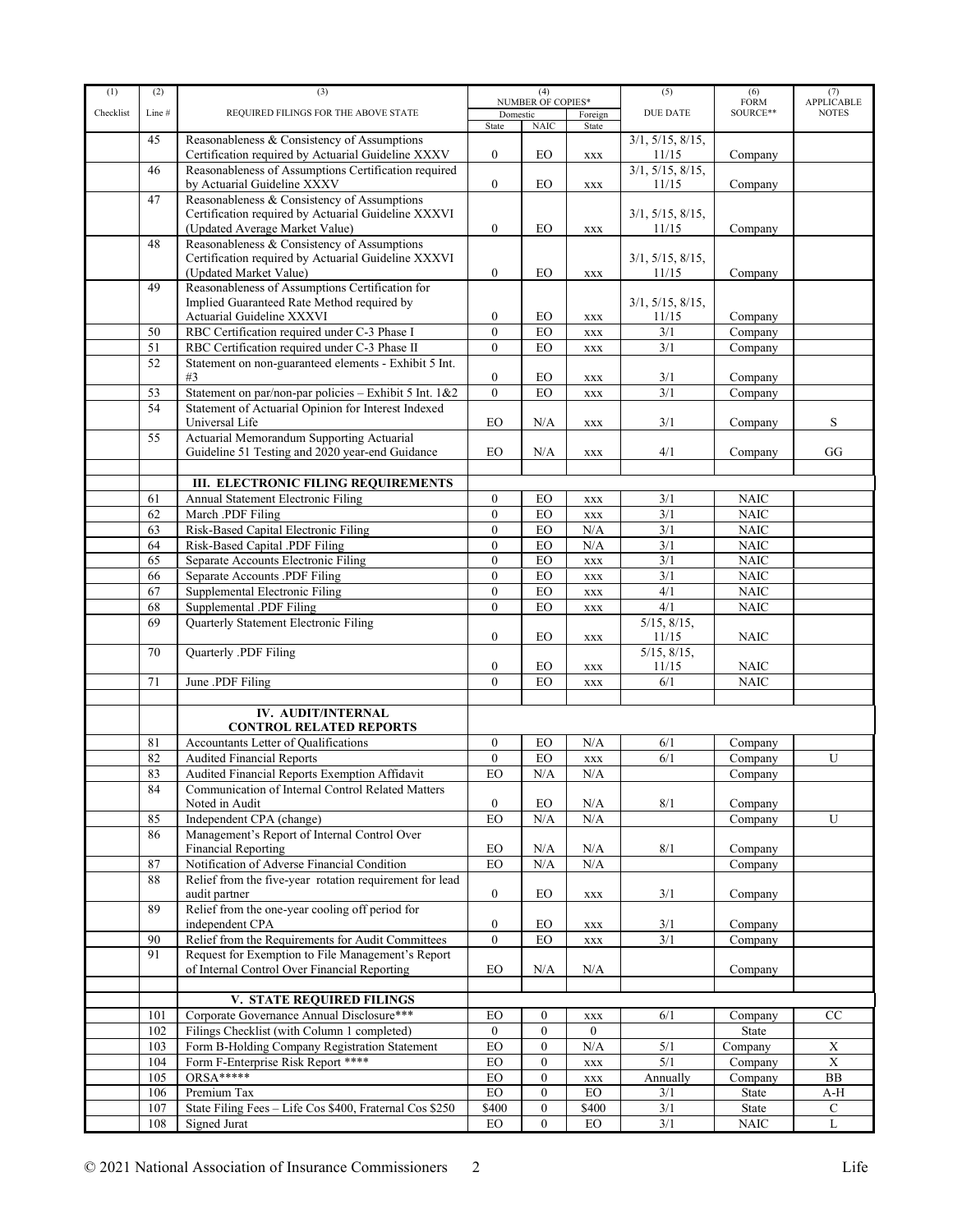| (1)       | (2)   | (3)                                                | (4)<br><b>NUMBER OF COPIES*</b> |          | (5)     | (6)<br><b>FORM</b> | <b>APPLICABLE</b> |              |
|-----------|-------|----------------------------------------------------|---------------------------------|----------|---------|--------------------|-------------------|--------------|
| Checklist | Line# | REQUIRED FILINGS FOR THE ABOVE STATE               | Domestic                        |          | Foreign | DUE DATE           | SOURCE**          | <b>NOTES</b> |
|           |       |                                                    | State                           | NAIC     | State   |                    |                   |              |
|           | 109   | Group Capital Calculation                          |                                 |          |         |                    |                   |              |
|           | 110   | Annual Statement Page 24, Direct Business Page for |                                 |          |         |                    |                   |              |
|           |       | NE                                                 | EO                              | $\theta$ | EO.     | 3/1                | <b>NAIC</b>       |              |
|           | 111   | Annual Statement Schedule T Page (Page 49-50)      | EO                              | 0        | EO      | 3/1                | <b>NAIC</b>       |              |
|           | 112   | Comprehensive Health Insurance Pool                |                                 |          |         | 4/1                | State             | AA           |
|           | 113   | <b>Fraud Contact Form</b>                          | EO                              | 0        | EO      | 3/1                | State             | W            |
|           |       |                                                    |                                 |          |         | 4/15, 6/15,        |                   |              |
|           | 114   | <b>Quarterly Premium Tax Return</b>                | EO                              |          | EO.     | 9/15               | State             | D, F         |

**\*If XXX appears in this column, this state does not require this filing, if hard copy is filed with the state of domicile and if the data is filed electronically with the NAIC. If N/A appears in this column, the filing is required with the domiciliary state. EO (electronic only filing).**

**\*\* If Form Source is NAIC, the form should be obtained from the appropriate vendor.** 

**\*\*\*For those states that have adopted the NAIC Corporate Governance Annual Disclosure Model Act, an annual disclosure is required of all insurers or insurance groups by June 1. The Corporate Governance Annual Disclosure is a state filing only and should not be submitted by the company to the NAIC. Note however that this filing is intended to be submitted to the lead state if filed at the insurance group level. For more information on lead states, see the following NAIC URL:** [http://www.naic.org/public\\_lead\\_state\\_report.htm.](http://www.naic.org/public_lead_state_report.htm)

**\*\*\*\*For those states that have adopted the NAIC updated Holding Company Model Act, a Form F filing is required annually by holding company groups. Consistent with the Form B filing requirements, the Form F is a state filing only and should not be submitted by the company to the NAIC. Note however that this filing is intended to be submitted to the lead state. For more information on lead states, see the following NAIC URL:**  [http://www.naic.org/public\\_lead\\_state\\_report.htm](http://www.naic.org/public_lead_state_report.htm)

**\*\*\*\*\*For those states that have adopted the NAIC Risk Management and Own Risk and Solvency Assessment Model Act, a summary report is required annually by insurers and insurance groups above a specified premium threshold. The ORSA Summary Report is a state filing only and should not be submitted by the company to the NAIC. Note however that this filing is intended to be submitted to the lead state if filed at the insurance group level. For more information on lead states, see the following NAIC URL:** [http://www.naic.org/public\\_lead\\_state\\_report.htm](http://www.naic.org/public_lead_state_report.htm)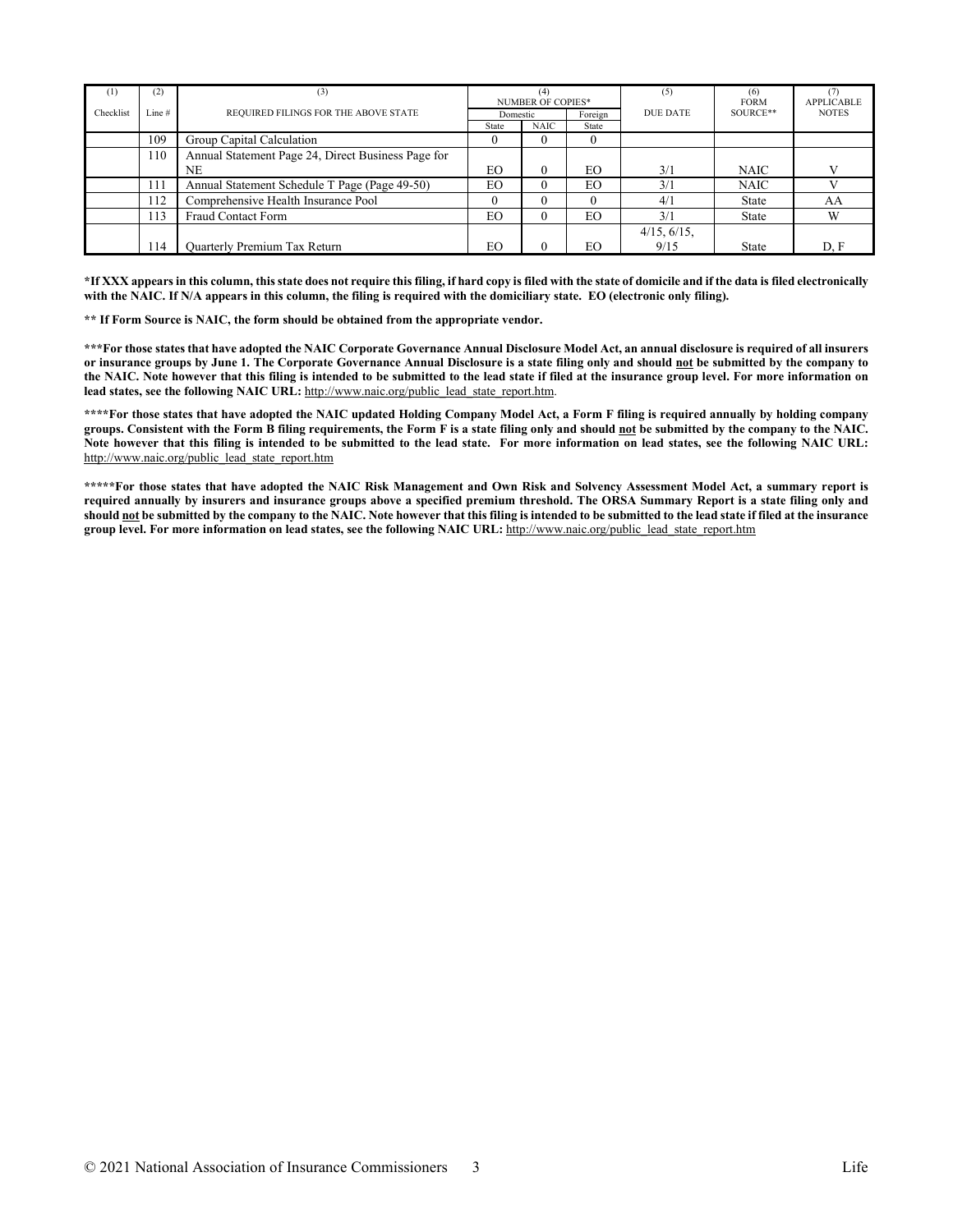|             | NOTES AND INSTRUCTIONS (A-K APPLY TO ALL<br><b>FILINGS)</b> |                                                                                                                                                                                                                                                                                                                                                                                                                                                                                                                                                                                                                                                                                                                                                                                                                                                                                                                                                                                                                                                                                                           |
|-------------|-------------------------------------------------------------|-----------------------------------------------------------------------------------------------------------------------------------------------------------------------------------------------------------------------------------------------------------------------------------------------------------------------------------------------------------------------------------------------------------------------------------------------------------------------------------------------------------------------------------------------------------------------------------------------------------------------------------------------------------------------------------------------------------------------------------------------------------------------------------------------------------------------------------------------------------------------------------------------------------------------------------------------------------------------------------------------------------------------------------------------------------------------------------------------------------|
| A           | Required Filings Contact Person:                            | Annual Statement & Related Supplemental<br><b>Filings Contact:</b><br>Justin Schrader, Chief Financial Examiner<br>$(402)$ 471-4734 or<br>Justin.Schrader@nebraska.gov<br>Premium Tax Contact:<br>Kristy Hadden, (402) 471-0373 and/or<br>doi.premiumtax@nebraksa.gov                                                                                                                                                                                                                                                                                                                                                                                                                                                                                                                                                                                                                                                                                                                                                                                                                                     |
| B           | Submission Requirements/Mailing Address:                    | <b>Submission Requirements:</b><br>All domestic filings, exhibits and statements<br>not filed directly with the NAIC (or otherwise<br>indicated), must be filed through the Nebraska<br>DOI secure electronic portal. Contact Jillian<br>Boston at jillian.boston@nebraska.gov for<br>assistance.<br><b>Overnight Mail:</b> Use street address<br>Nebraska Department of Insurance<br>1526 K Street, Suite 200<br>Lincoln, NE 68508<br><b>Postal Service Address:</b><br>P.O. Box 95087<br>Lincoln, NE 68509-5087                                                                                                                                                                                                                                                                                                                                                                                                                                                                                                                                                                                         |
| $\mathbf C$ | Mailing Address for Filing Fees:                            | See Note D<br>See Premium Tax Return for additional fees.                                                                                                                                                                                                                                                                                                                                                                                                                                                                                                                                                                                                                                                                                                                                                                                                                                                                                                                                                                                                                                                 |
| D           | Mailing Address for Premium Tax Payments:                   | OPTins is the required method for filing<br>premium taxes. Instructions can be found at<br>optins.org.                                                                                                                                                                                                                                                                                                                                                                                                                                                                                                                                                                                                                                                                                                                                                                                                                                                                                                                                                                                                    |
| E           | Delivery Instructions:                                      | All filings must be received electronically by<br>the Department no later than the indicated due<br>date. If the due date falls on a weekend or<br>holiday, then the deadline is extended to the<br>next business day.                                                                                                                                                                                                                                                                                                                                                                                                                                                                                                                                                                                                                                                                                                                                                                                                                                                                                    |
| $\mathbf F$ | Late Filings:                                               | Insurers who fail to pay any premium or<br>retaliatory tax when due shall pay an interest<br>rate of 3%. A forfeiture of \$100 per day will be<br>imposed for any late filing of the Annual<br>Statement, Supplemental Compensation<br>Exhibit, and/or other supplemental filings. In<br>addition, the Director may suspend or refuse to<br>renew the company's certificate of authority<br>until such filings have been received.                                                                                                                                                                                                                                                                                                                                                                                                                                                                                                                                                                                                                                                                        |
| G           | Original Signatures:                                        | Electronic signatures or copies of signatures are<br>acceptable, with the exception of notary<br>signatures. (See Note H)                                                                                                                                                                                                                                                                                                                                                                                                                                                                                                                                                                                                                                                                                                                                                                                                                                                                                                                                                                                 |
| H           | Signature/Notarization/Certification:                       | Most corporate records (Articles of<br>Incorporation and By-laws) identify the<br>Executive Corporate Officers. In most cases,<br>this consists of the President, Treasurer and<br>Secretary. The corporate records give the<br>authority to these Executive Officers to operate<br>the company and will define their<br>duties/functions/responsibilities/obligations as<br>well. The Jurat Page should reflect these<br>Executive Officers. Since the Executive<br>Officers are given the authority under corporate<br>records, they should sign the Jurat Page of the<br>statement. The Annual Statement instructions<br>require that if these Officers are incapacitated<br>or not available due to a personal emergency,<br>the company should then contact the<br>Department of Insurance for direction as to who<br>should sign the Jurat Page. RBC Jurat Page<br>must contain the same signatures as found on<br>the Annual Statement Jurat Page. All required<br>notary signatures submitted to the Department,<br>whether "wet" hardcopy or electronic, must be<br>in compliance with statutes. |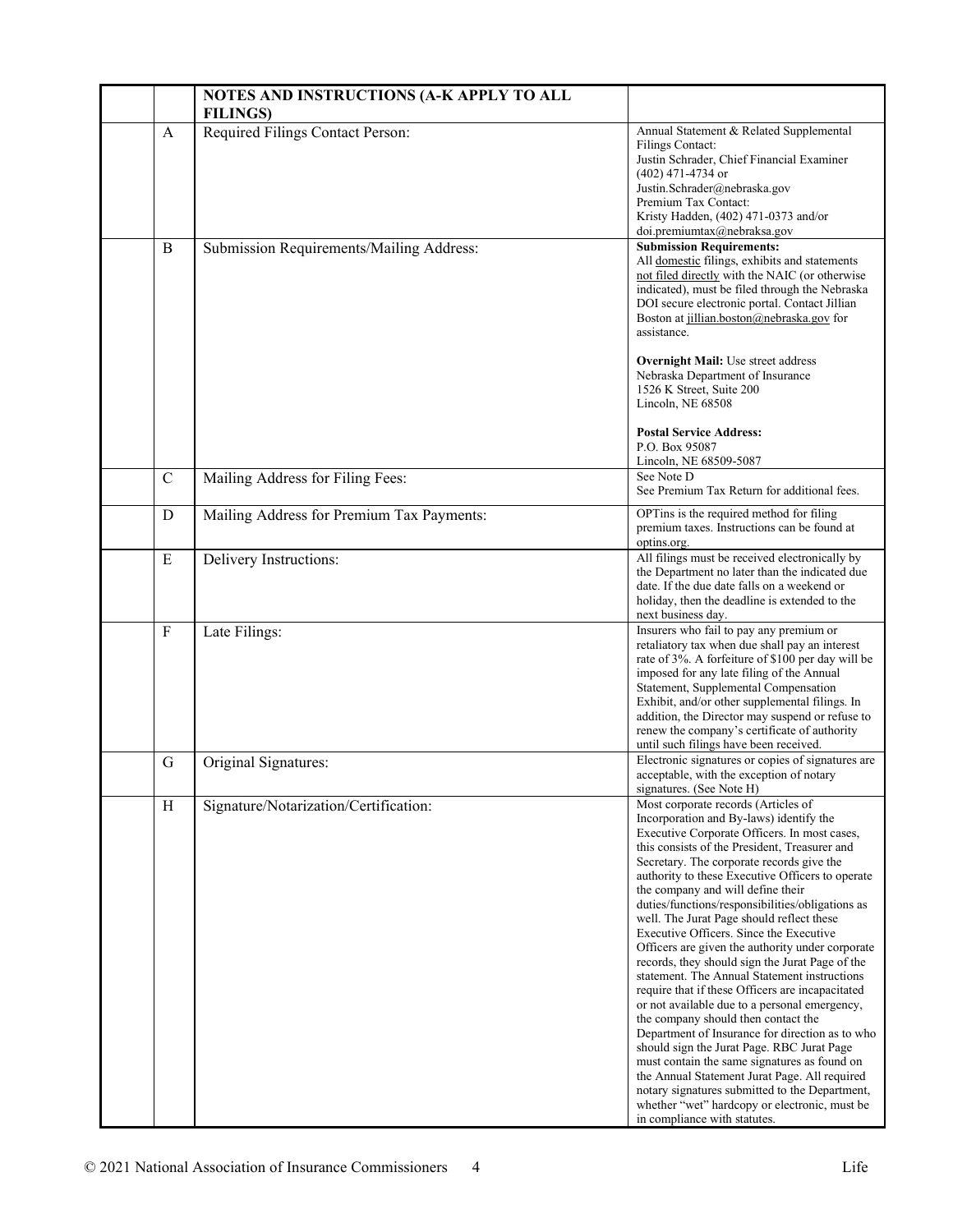| $\mathbf I$  | Amended Filings:                                                                                          | Insurers must file amended items within 10<br>days of their amendment, along with an<br>explanation of the amendments. If there are<br>signature requirements for the original filing,<br>the same should be followed for any                                                                                                                                                                                                                                                                                                                                                                                                                                                                                                                                                                                                                                                                                      |
|--------------|-----------------------------------------------------------------------------------------------------------|--------------------------------------------------------------------------------------------------------------------------------------------------------------------------------------------------------------------------------------------------------------------------------------------------------------------------------------------------------------------------------------------------------------------------------------------------------------------------------------------------------------------------------------------------------------------------------------------------------------------------------------------------------------------------------------------------------------------------------------------------------------------------------------------------------------------------------------------------------------------------------------------------------------------|
| J            | Exceptions from normal filings:                                                                           | amendment.<br>Extensions, (not to exceed thirty days) for<br>financial filings may be granted for good and<br>sufficient cause. See Neb.Rev.Stat. §44-322.                                                                                                                                                                                                                                                                                                                                                                                                                                                                                                                                                                                                                                                                                                                                                         |
|              |                                                                                                           | Requests should be sent to:<br>Justin Schrader, Chief Financial Examiner via<br>email to Justin.Schrader@nebraska.gov                                                                                                                                                                                                                                                                                                                                                                                                                                                                                                                                                                                                                                                                                                                                                                                              |
| K            | Bar Codes (State or NAIC):                                                                                | NAIC bar codes must be placed on all filings.<br>Please follow the instructions in the NAIC<br>Annual Statement Instructions.                                                                                                                                                                                                                                                                                                                                                                                                                                                                                                                                                                                                                                                                                                                                                                                      |
| L            | Signed Jurat:                                                                                             | See Note H                                                                                                                                                                                                                                                                                                                                                                                                                                                                                                                                                                                                                                                                                                                                                                                                                                                                                                         |
| M            | <b>NONE Filings:</b>                                                                                      | See NAIC Annual Statement Instructions                                                                                                                                                                                                                                                                                                                                                                                                                                                                                                                                                                                                                                                                                                                                                                                                                                                                             |
| N            | Filings new, discontinued or modified materially since last year:                                         | N/A                                                                                                                                                                                                                                                                                                                                                                                                                                                                                                                                                                                                                                                                                                                                                                                                                                                                                                                |
| $\mathbf O$  | Supplemental Compensation Exhibit                                                                         | The Supplemental Compensation Exhibit is a<br>mandatory filing for both foreign and domestic<br>companies. See Neb.Rev.Stat. §44-322. See<br>NAIC Annual Statement Instructions, which<br>include the proper format. A template of the<br>form is also available at doi.ne.gov. There<br>should be a separate electronic filing for each<br>entity in PDF format sent to:<br>DOI.CompExhibit@Nebraska.gov. The<br>Company Name & NAIC number should be in<br>the subject line.<br>**Note: When preparing a "NONE" filing,<br>stating no salaries were paid, Part 1- questions<br>1-3 must be completed and "NONE" marked in<br>Parts 2, 3, & 4. The Company Name and NAIC<br>number is to be at the top of the exhibit.<br>***Note: DO NOT submit via the department<br>electronic portal.                                                                                                                         |
| $\, {\bf P}$ | Actuarial Certification Related Annuity Non-forfeiture Ongoing<br>Compliance for Equity Indexed Annuities | Nebraska has not adopted Model Regulation<br>806 and does not require an actuarial<br>certification regarding compliance of equity-<br>indexed annuities.                                                                                                                                                                                                                                                                                                                                                                                                                                                                                                                                                                                                                                                                                                                                                          |
| Q            | Actuarial Opinion on Separate Accounts Funding Guaranteed<br>Minimum Benefit                              | Provide opinion for each Funding Agreement.                                                                                                                                                                                                                                                                                                                                                                                                                                                                                                                                                                                                                                                                                                                                                                                                                                                                        |
| R            | Actuarial Opinion on Synthetic Guaranteed Investment Contracts                                            | NE Title 210, Chapter 80, Synthetic<br>Guaranteed Investment Contracts. Nebraska<br>does not require the opinion to be separate from<br>the entire entity opinion.                                                                                                                                                                                                                                                                                                                                                                                                                                                                                                                                                                                                                                                                                                                                                 |
| $\mathbf S$  | Actuarial Opinion for Interest Indexed Universal Life:                                                    | See Chapter 40, Section 010.02 of the Nebraska<br>Department Insurance Regulations.                                                                                                                                                                                                                                                                                                                                                                                                                                                                                                                                                                                                                                                                                                                                                                                                                                |
| $\mathbf T$  | Actuarial Opinion Required by Modified Guaranteed Annuity<br>Model Regulation                             | Nebraska has not adopted Model Regulation<br>255 and does not require an actuarial opinion<br>regarding Modified Guaranteed Annuities.                                                                                                                                                                                                                                                                                                                                                                                                                                                                                                                                                                                                                                                                                                                                                                             |
| U            | <b>Audited Financial Reports</b>                                                                          | 82:§005.06 requires the Annual Audited<br>Financial Report to include a reconciliation if<br>there are differences between the audited<br>statutory financial statements and the annual<br>statement filed pursuant to NEB.REV.STAT.<br>§44-322, "NE Title 210, Chapter 56."<br>The Department will consider the filing<br>incomplete if there are differences and a<br>reconciliation and description are not included<br>or is inadequate. The reconciliation and<br>descriptions need to make "all" changes fully<br>and clearly understandable as to why the<br>change was made and by what amount "each"<br>line item was changed. This requirement<br>applies to changes to both current year and<br>prior year amounts. In addition, the Department<br>will expect correspondence from the Company<br>disclosing whether they intend to amend the<br>Annual Statement to agree with the audited<br>changes. |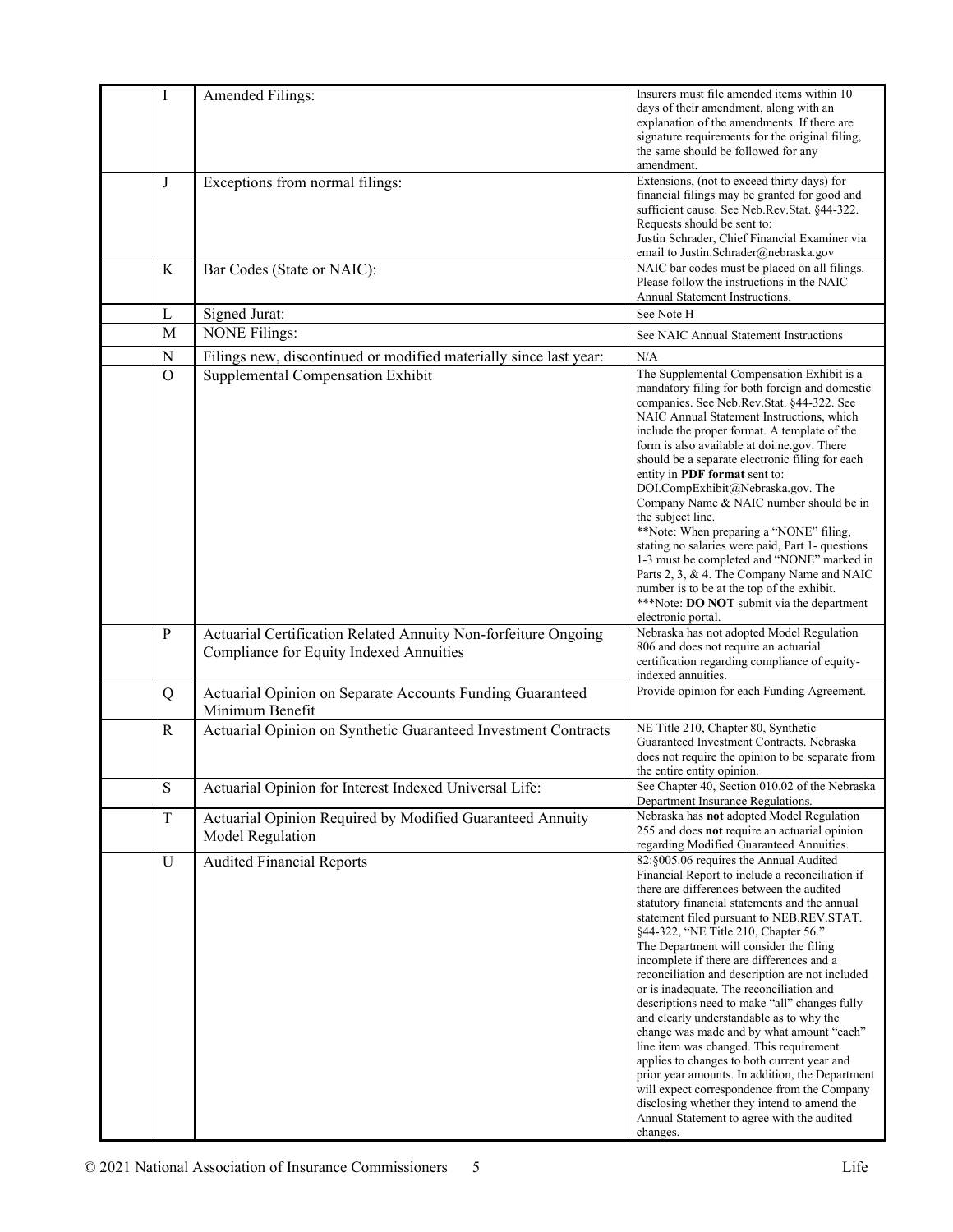|             |                                                     | 85: Designation & awareness letter only<br>applicable when first subject to the Rule or if<br>there is a change in Independent CPA. Section<br>006.03 requires notification within 5 days if<br>independent CPA has been dismissed or<br>resigns. A separate letter within 10 days should<br>disclose any disagreements, followed by a<br>response from the former independent CPA<br>whether they agree. "NE Title 210, Chapter 56,<br>Section ###".<br>86: "Management's Report of Internal Control<br>Over Financial Reporting" is required to be<br>filed from insurers with annual direct written<br>and assumed premiums $\geq$ \$500 million,<br>excluding reinsured crop and flood. This<br>requirement may be satisfied by filing a SEC<br>Section 404 Report plus an addendum, as<br>explained in Section 016.03. Insurers in any<br>RBC level event or in a hazardous condition<br>may also be required to file. See "NE Title 210,<br>Chapter 56, Section ###". |
|-------------|-----------------------------------------------------|-----------------------------------------------------------------------------------------------------------------------------------------------------------------------------------------------------------------------------------------------------------------------------------------------------------------------------------------------------------------------------------------------------------------------------------------------------------------------------------------------------------------------------------------------------------------------------------------------------------------------------------------------------------------------------------------------------------------------------------------------------------------------------------------------------------------------------------------------------------------------------------------------------------------------------------------------------------------------------|
| V           | Direct Business Page and Schedule T:                | Nebraska requires one copy of the Direct<br>Business Page for NE, and one copy of<br>Schedule T be submitted with the premium tax<br>filing via OPTins                                                                                                                                                                                                                                                                                                                                                                                                                                                                                                                                                                                                                                                                                                                                                                                                                      |
| W           | Fraud Contact Form:                                 | The PDF form is located at<br>https://doi.nebraska.gov/sites/doi.nebraska.gov/<br>files/doc/Fraud%20Contact%20Form.pdf<br>Email to DOI.FraudPrevention@nebraska.gov.                                                                                                                                                                                                                                                                                                                                                                                                                                                                                                                                                                                                                                                                                                                                                                                                        |
| $\mathbf X$ | Holding Company Filings:                            | Form A:<br>Send electronic copy in PDF format to Justin<br>Schrader at<br>Justin.Schrader@nebraska.gov.<br><b>Forms B, C, D, &amp; F:</b><br>Submit via electronic portal in PDF format.<br>*Note: Forms B, C & F are required annually<br>on May 1st. Consistent with the Form B & C<br>filing requirements, the Form F is a state filing<br>only and should not be submitted by the<br>company to the NAIC. See Form F<br>Implementation Guide for Instructions.<br>*Note: this filing is intended to be submitted to<br>the lead state. For more information on lead<br>states, see the following from the NAIC—URL:<br>http://www.naic.org/public lead state report.ht<br>m<br><b>Dividend Notices:</b><br>Submit via electronic portal in PDF format.                                                                                                                                                                                                                  |
| $\mathbf Y$ | Regulatory Asset Adequacy Issues Summary:           | Refer to VM-30 for RAAIS requirements.<br>Submit electronic copy via electronic portal.                                                                                                                                                                                                                                                                                                                                                                                                                                                                                                                                                                                                                                                                                                                                                                                                                                                                                     |
| Z           | Supplemental XXX/AXXX Reinsurance Exhibit:          | See NAIC Annual Statement Instructions.                                                                                                                                                                                                                                                                                                                                                                                                                                                                                                                                                                                                                                                                                                                                                                                                                                                                                                                                     |
| AA          | Comprehensive Health Insurance Pool:                | This filing is no longer required.                                                                                                                                                                                                                                                                                                                                                                                                                                                                                                                                                                                                                                                                                                                                                                                                                                                                                                                                          |
| BB          | Own Risk and Solvency Assessment (ORSA)             | See ORSA Guidance Manual for instructions.<br>The document is submitted to the lead state<br>only of the group, not the NAIC or each<br>domestic. Filing is due annually<br>NEB.REV.STAT. § 44-9006 & 44-9007. For<br>more information on lead states, see the<br>following from the NAIC at<br>http://www.naic.org/public lead state report.ht<br>m. Submit copy in PDF format via electronic<br>portal.                                                                                                                                                                                                                                                                                                                                                                                                                                                                                                                                                                   |
| CC          | Corporate Governance Annual Disclosure              | See Neb. Rev. Stat. 44-9101 to 44-9109 and NE<br>Title 210, Chapter 88. The document is<br>submitted to the lead state only of the group,<br>not the NAIC or each domestic. For more<br>information on lead states, see the following<br>from the NAIC at<br>http://www.naic.org/public_lead_state_report.ht<br>m. Submit in PDF format via electronic portal.                                                                                                                                                                                                                                                                                                                                                                                                                                                                                                                                                                                                              |
| DD          | Life PBR Exemption (formerly Companywide Exemption) | Must have been submitted by 6/30/2021 for<br>year-end 2021 reporting of 2021 issues. Must                                                                                                                                                                                                                                                                                                                                                                                                                                                                                                                                                                                                                                                                                                                                                                                                                                                                                   |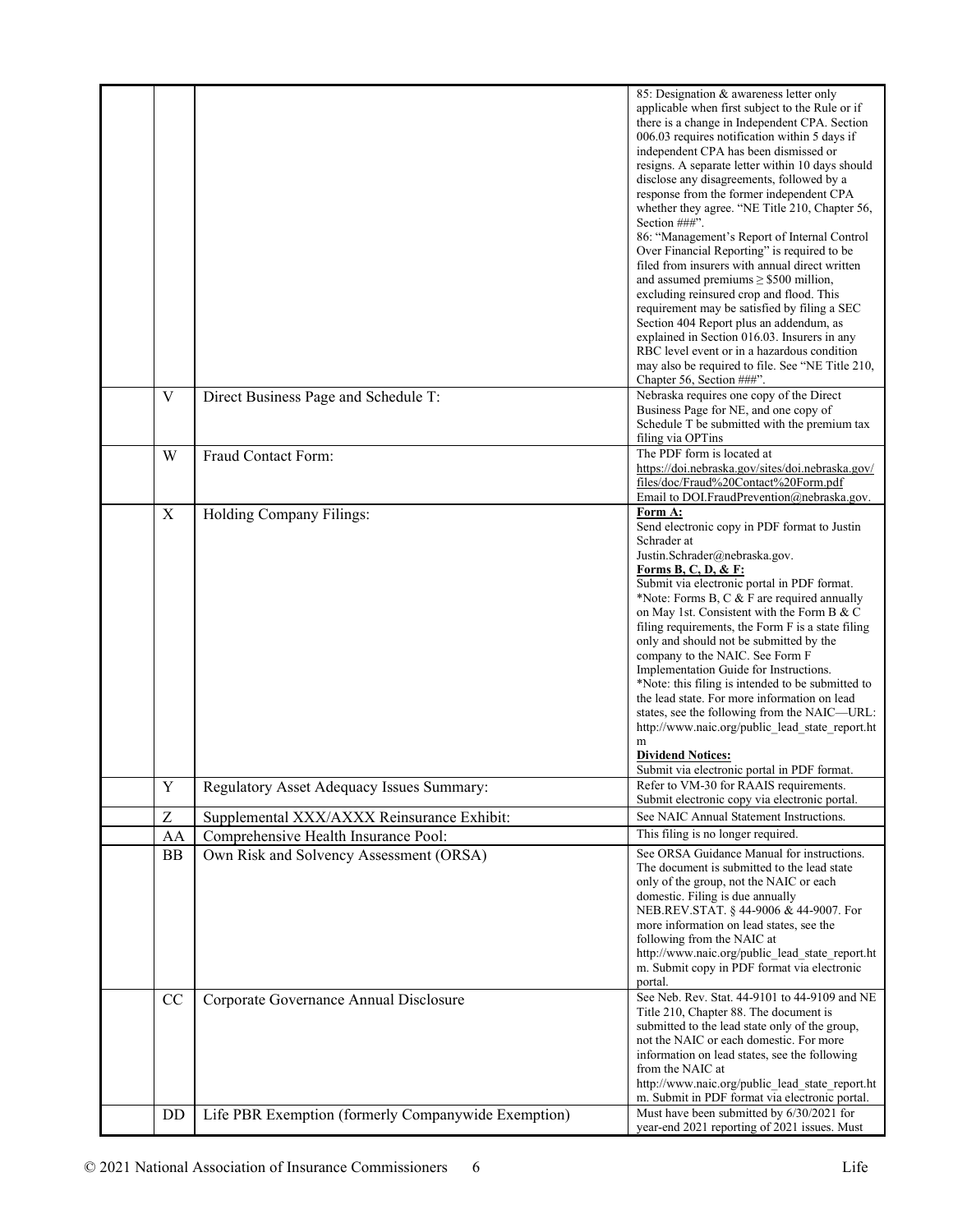|       |                                          | be submitted by $6/30/2022$ for reporting of<br>2022 issues. See AS instructions regarding<br>inclusion of exemption statement in 2 <sub>nd</sub> quarter<br>2022 filings. Please request exemption form<br>from the Chief Actuary as NE has developed a<br>special form for consistency that we prefer<br>from each company requesting the exemption. |
|-------|------------------------------------------|--------------------------------------------------------------------------------------------------------------------------------------------------------------------------------------------------------------------------------------------------------------------------------------------------------------------------------------------------------|
| EE    | Producer Controlled Annual Report        | See Note B.                                                                                                                                                                                                                                                                                                                                            |
| FF    | <b>Workers Compensation Assessments</b>  | None                                                                                                                                                                                                                                                                                                                                                   |
| $G$ G | Actuarial Guideline 51                   | NAIC Guidance document for year-end 2021<br>must be addressed. Submit via Department<br>electronic portal.                                                                                                                                                                                                                                             |
| HН    | PBR Actuarial Reports and Certifications | Please include all items required in VM-31.<br>Submit via Department electronic portal.                                                                                                                                                                                                                                                                |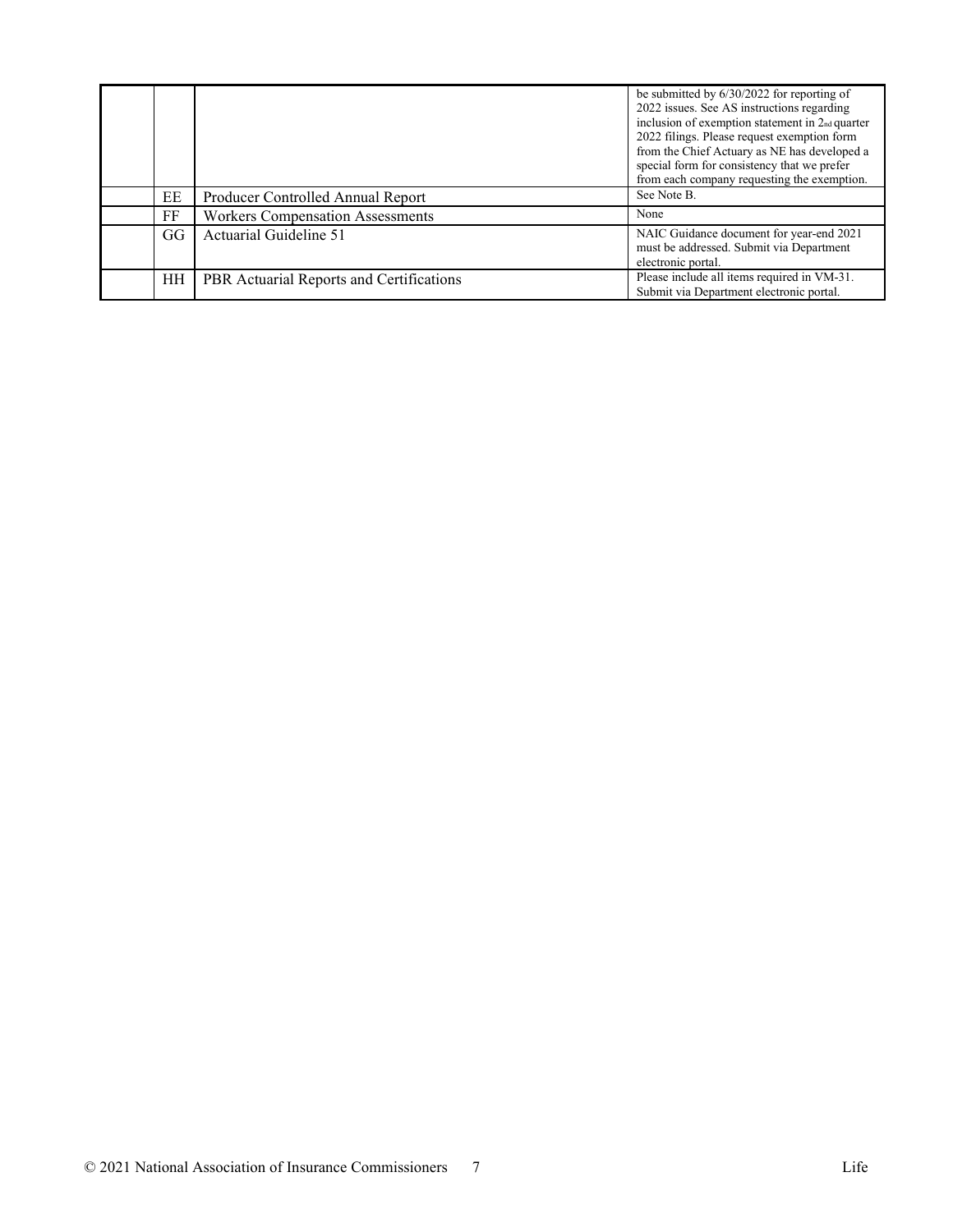### **General Instructions For Companies to Use Checklist**

**Please Note: This state's instructions for companies to file with the NAIC are included in this Checklist. The NAIC will not be sending their own checklist this year.** 

# **Electronic filing is intended to be filing(s) submitted to the NAIC via the NAIC Internet Filing Site which eliminates the need for a company to submit diskettes or CD-ROM to the NAIC. Companies are not required to file hard copy filings with the NAIC.**

### **Column (1) Checklist**

Companies may use the checklist to submit to a state, if the state requests it. Companies should copy the checklist and place an "x" in this column when submitting information to the state.

**Column (2) Line #**

Line # refers to a standard filing number used for easy reference. This line number may change from year to year.

### **Column (3) Required Filings**

Name of item or form to be filed.

The *Annual Statement Electronic Filing* includes the annual statement data and all supplements due March 1, per the *Annual Statement Instructions.* This includes all detail investment schedules and other supplements for which the *Annual Statement Instructions exempt* printed detail.

The *March.PDF Filing* is the .pdf file for annual statement data, detail for investment schedules and supplements due March 1.

The *Risk-Based Capital Electronic Filing* includes all risk-based capital data.

The *Risk-Based Capital.PDF Filing* is the .pdf file for risk-based capital data.

The *Separate Accounts Electronic Filing* includes the separate accounts annual statement and investment schedule detail.

The *Separate Accounts.PDF Filing* is the .pdf file for the separate accounts annual statement and all investment schedule detail.

The *Supplemental Electronic Filing* includes all supplements due April 1, per the *Annual Statement Instructions.* 

The *Supplement.PDF Filing* is the .pdf file for all supplemental schedules and exhibits due April 1.

The *Quarterly Electronic Filing* includes the quarterly statement data.

The *Quarterly.PDF Filing* is the .pdf for quarterly statement data.

The *June.PDF Filing* is the .pdf file for the Audited Financial Statements and Accountants Letter of Qualifications.

## **Column (4) Number of Copies**

Indicates the number of copies that each foreign or domestic company is required to file for each type of form. The Blanks (EX) Task Force modified the 1999 *Annual Statement Instructions* to waive paper filings of certain NAIC supplements and certain investment schedule detail, if such investment schedule data is available to the states via the NAIC database. The checklists reflect this action taken by the Blanks (EX) Task Force. XXX appears in the "Number of Copies" "Foreign" column for the appropriate schedules and exhibits. **Some states have chosen to waive printed quarterly and annual statements from their foreign insurers and to rely upon the NAIC database for these filings. This waiver could include supplemental annual statement filings. The XXX in this column might signify that the state has waived the paper filing of the annual statement and all supplements.**